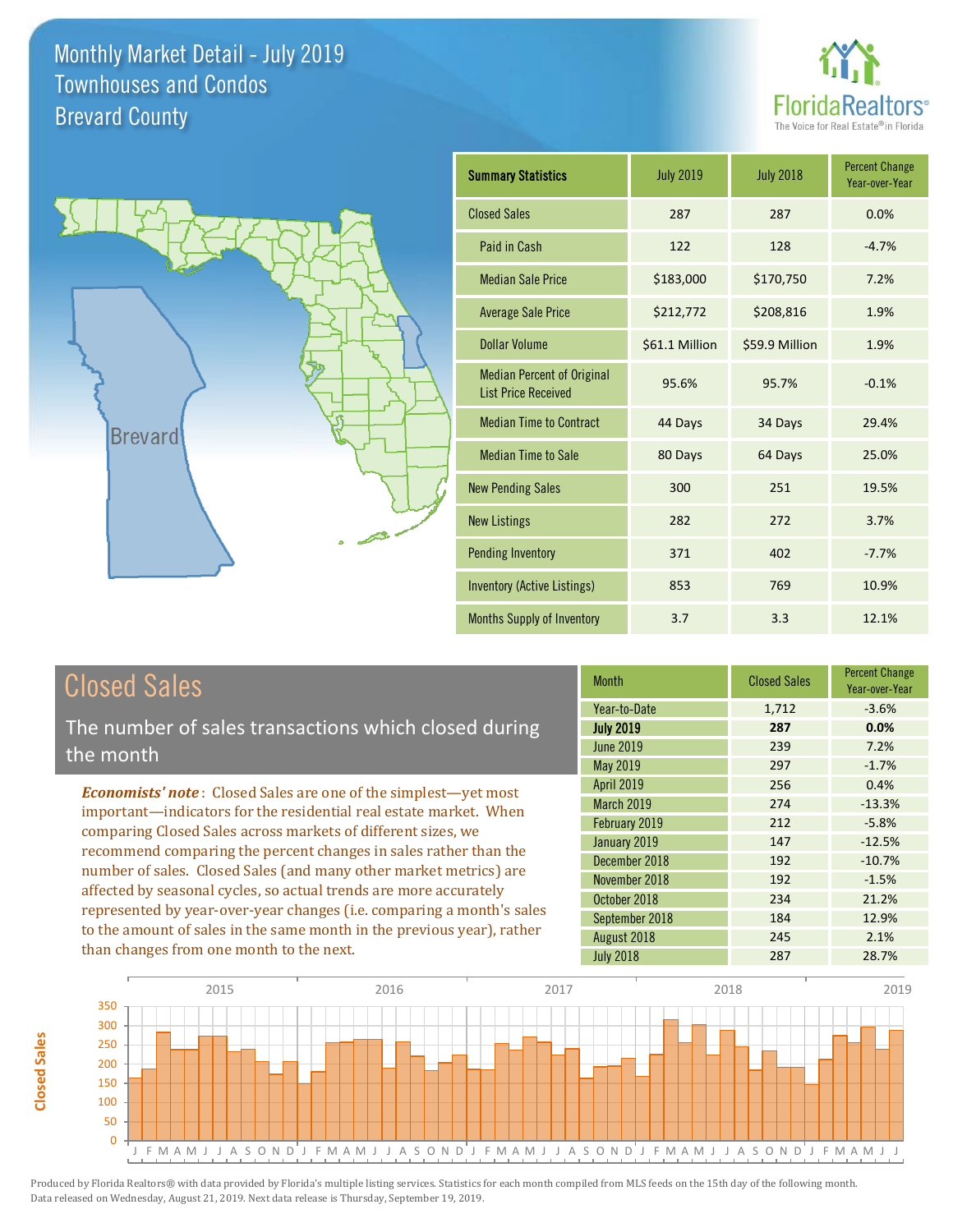

121 21.0%

94 23.7%

| Cash Sales                                                                     | <b>Month</b>      | <b>Cash Sales</b> | <b>Percent Change</b><br>Year-over-Year |
|--------------------------------------------------------------------------------|-------------------|-------------------|-----------------------------------------|
|                                                                                | Year-to-Date      | 803               | $-12.4%$                                |
| The number of Closed Sales during the month in which                           | <b>July 2019</b>  | 122               | $-4.7%$                                 |
| buyers exclusively paid in cash                                                | June 2019         | 100               | $-8.3%$                                 |
|                                                                                | May 2019          | 137               | $-9.3%$                                 |
|                                                                                | <b>April 2019</b> | 116               | $-12.1%$                                |
|                                                                                | <b>March 2019</b> | 138               | $-18.8%$                                |
| <b>Economists' note:</b> Cash Sales can be a useful indicator of the extent to | February 2019     | 108               | $-21.7%$                                |
| which investors are participating in the market. Why? Investors are            | January 2019      | 82                | $-7.9%$                                 |
| far more likely to have the funds to purchase a home available up front,       | December 2018     | 88                | $-17.0%$                                |
| whereas the typical homebuyer requires a mortgage or some other                | November 2018     | 96                | $-11.9%$                                |

J F M A M J J A S O N D J F M A M J J A S O N D J F M A M J J A S O N D J F M A M J J A S O N D J F M A M J J 0 50 100 150 200 250 2015 2016 2017 2018 2019

# Cash Sales as a Percentage of Closed Sales

form of financing. There are, of course, many possible exceptions, so

this statistic should be interpreted with care.

The percentage of Closed Sales during the month which were Cash Sales

*Economists' note* : This statistic is simply another way of viewing Cash Sales. The remaining percentages of Closed Sales (i.e. those not paid fully in cash) each month involved some sort of financing, such as mortgages, owner/seller financing, assumed loans, etc.

| <b>Month</b>      | <b>Percent of Closed</b><br>Sales Paid in Cash | <b>Percent Change</b><br>Year-over-Year |
|-------------------|------------------------------------------------|-----------------------------------------|
| Year-to-Date      | 46.9%                                          | $-9.1%$                                 |
| <b>July 2019</b>  | 42.5%                                          | $-4.7%$                                 |
| <b>June 2019</b>  | 41.8%                                          | $-14.5%$                                |
| May 2019          | 46.1%                                          | $-7.8%$                                 |
| April 2019        | 45.3%                                          | $-12.5%$                                |
| <b>March 2019</b> | 50.4%                                          | $-6.3%$                                 |
| February 2019     | 50.9%                                          | $-17.0%$                                |
| January 2019      | 55.8%                                          | 5.3%                                    |
| December 2018     | 45.8%                                          | $-7.1%$                                 |
| November 2018     | 50.0%                                          | $-10.6%$                                |
| October 2018      | 51.7%                                          | $-0.2%$                                 |
| September 2018    | 51.1%                                          | 9.7%                                    |
| August 2018       | 49.0%                                          | 2.3%                                    |
| <b>July 2018</b>  | 44.6%                                          | $-11.2%$                                |

July 2018 128 128 14.3%

August 2018 120 120 4.3%

September 2018

October 2018



**Cash Sales**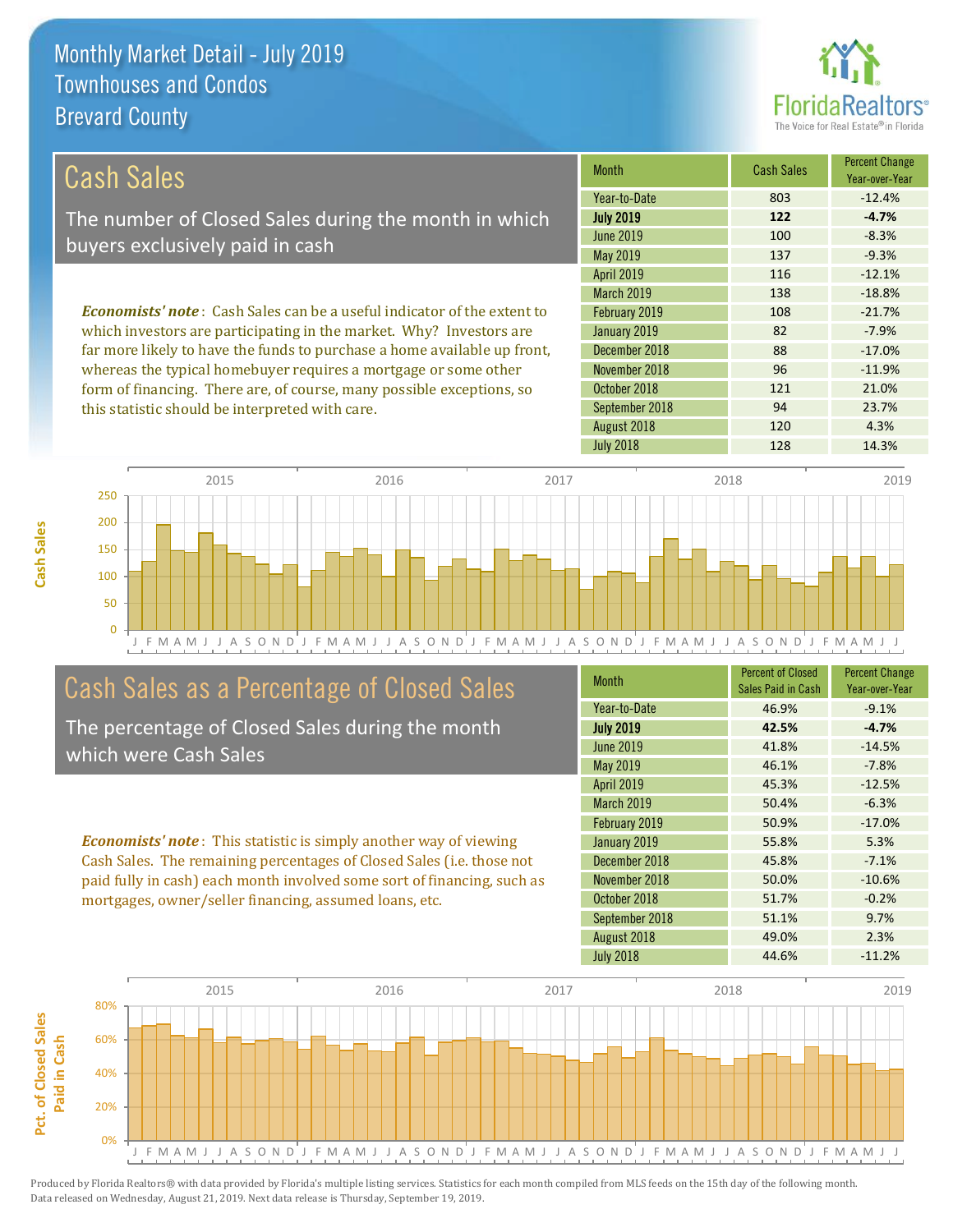

#### Month Median Sale Price Percent Change Year-over-Year July 2019 **\$183,000 7.2%** Year-to-Date \$183,000 7.2% December 2018 **\$185,000** 5.7% June 2019 **\$200,000** \$200,000 14.3% May 2019 **\$187,000** \$187,000 February 2019 **\$173,500** \$173,500 **10.9%** January 2019 **\$169,400** 13.0% April 2019 **\$173,500** -8.7% March 2019 \$185,000 15.6% November 2018 **\$165,250** 3.3% October 2018 **\$175,000** 9.4% September 2018 **\$169,000** 3.7% August 2018 **\$180,000** 17.6% July 2018 **\$170,750** 6.1% *Economists' note* : Median Sale Price is our preferred summary statistic for price activity because, unlike Average Sale Price, Median Sale Price is not sensitive to high sale prices for small numbers of homes that may not be characteristic of the market area. Keep in mind that median price trends over time are not always solely caused by changes in the general value of local real estate. Median sale price only reflects the values of the homes that *sold* each month, and the mix of the types of homes that sell can change over time. Median Sale Price The median sale price reported for the month (i.e. 50% of sales were above and 50% of sales were below)



## Average Sale Price

The average sale price reported for the month (i.e. total sales in dollars divided by the number of sales)

*Economists' note* : Usually, we prefer Median Sale Price over Average Sale Price as a summary statistic for home prices. However, Average Sale Price does have its uses—particularly when it is analyzed alongside the Median Sale Price. For one, the relative difference between the two statistics can provide some insight into the market for higher-end homes in an area.

| <b>Month</b>      | <b>Average Sale Price</b> | <b>Percent Change</b><br>Year-over-Year |
|-------------------|---------------------------|-----------------------------------------|
| Year-to-Date      | \$225,958                 | 8.1%                                    |
| <b>July 2019</b>  | \$212,772                 | 1.9%                                    |
| <b>June 2019</b>  | \$247,139                 | 21.1%                                   |
| May 2019          | \$236,138                 | 5.2%                                    |
| <b>April 2019</b> | \$228,546                 | 2.6%                                    |
| March 2019        | \$228,785                 | 11.1%                                   |
| February 2019     | \$213,441                 | 13.6%                                   |
| January 2019      | \$204,972                 | 2.1%                                    |
| December 2018     | \$212,250                 | 1.4%                                    |
| November 2018     | \$206,978                 | 5.9%                                    |
| October 2018      | \$211,618                 | 10.2%                                   |
| September 2018    | \$202,247                 | 4.3%                                    |
| August 2018       | \$212,710                 | 18.1%                                   |
| <b>July 2018</b>  | \$208,816                 | 10.9%                                   |



**Median Sale Price**

**Median Sale Price**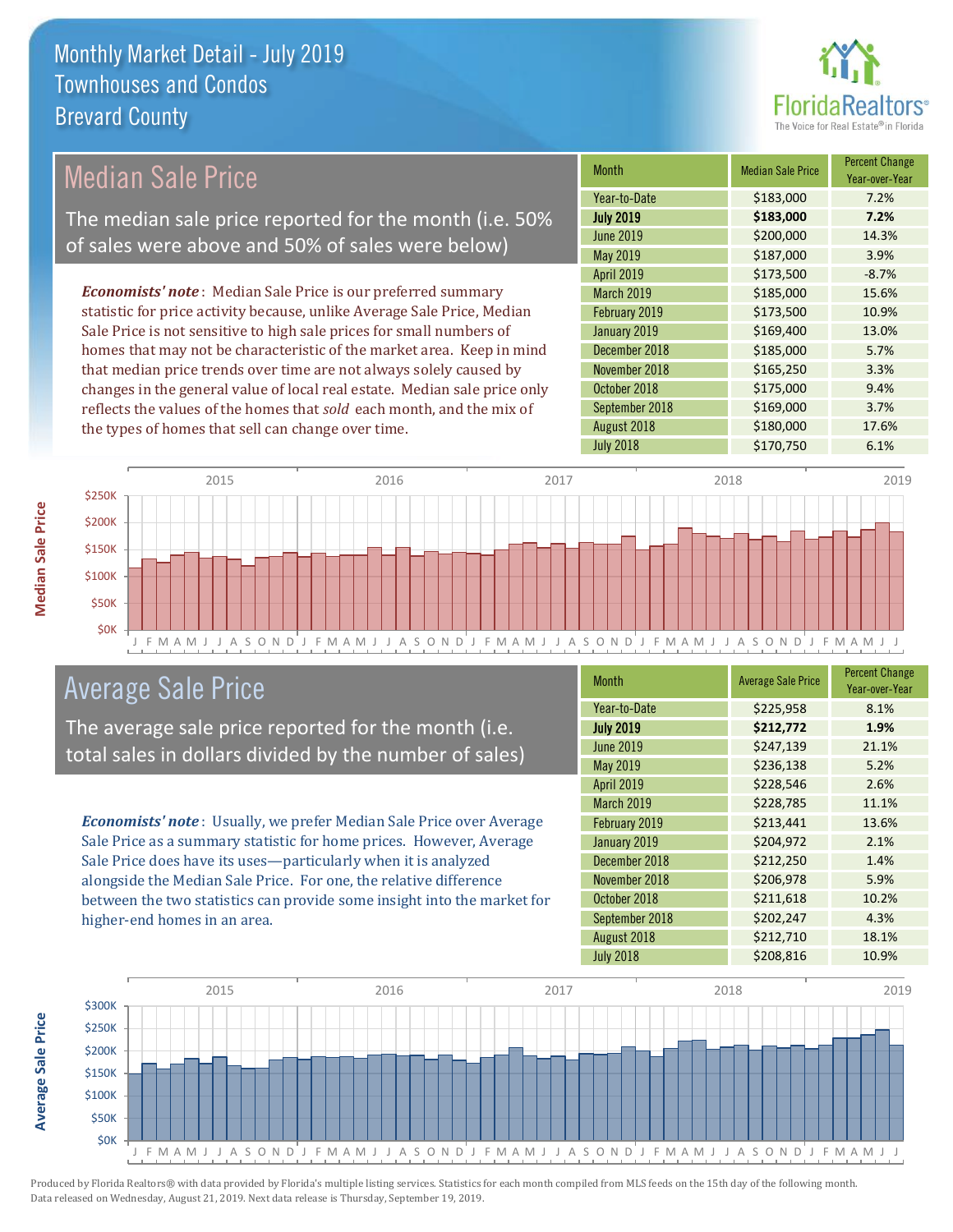

## ollar Volume

The sum of the sale prices for all sales which closed during the month

*Economists' note* : Dollar Volume is simply the sum of all sale prices in a given time period, and can quickly be calculated by multiplying Closed Sales by Average Sale Price. It is a strong indicator of the health of the real estate industry in a market, and is of particular interest to real estate professionals, investors, analysts, and government agencies. Potential home sellers and home buyers, on the other hand, will likely be better served by paying attention to trends in the two components of Dollar Volume (i.e. sales and prices) individually.

| <b>Month</b>      | Dollar Volume   | <b>Percent Change</b><br>Year-over-Year |
|-------------------|-----------------|-----------------------------------------|
| Year-to-Date      | \$386.8 Million | 4.2%                                    |
| <b>July 2019</b>  | \$61.1 Million  | 1.9%                                    |
| June 2019         | \$59.1 Million  | 29.8%                                   |
| May 2019          | \$70.1 Million  | 3.5%                                    |
| <b>April 2019</b> | \$58.5 Million  | 3.0%                                    |
| <b>March 2019</b> | \$62.7 Million  | $-3.7%$                                 |
| February 2019     | \$45.2 Million  | 7.0%                                    |
| January 2019      | \$30.1 Million  | $-10.6%$                                |
| December 2018     | \$40.8 Million  | $-9.4%$                                 |
| November 2018     | \$39.7 Million  | 4.3%                                    |
| October 2018      | \$49.5 Million  | 33.6%                                   |
| September 2018    | \$37.2 Million  | 17.8%                                   |
| August 2018       | \$52.1 Million  | 20.6%                                   |
| <b>July 2018</b>  | \$59.9 Million  | 42.8%                                   |



# Median Percent of Original List Price Received

The median of the sale price (as a percentage of the original list price) across all properties selling during the month

*Economists' note* : The Median Percent of Original List Price Received is useful as an indicator of market recovery, since it typically rises as buyers realize that the market may be moving away from them and they need to match the selling price (or better it) in order to get a contract on the house. This is usually the last measure to indicate a market has shifted from down to up, so it is what we would call a *lagging* indicator.

| <b>Month</b>      | Med. Pct. of Orig.<br><b>List Price Received</b> | <b>Percent Change</b><br>Year-over-Year |
|-------------------|--------------------------------------------------|-----------------------------------------|
| Year-to-Date      | 95.5%                                            | $-0.2%$                                 |
| <b>July 2019</b>  | 95.6%                                            | $-0.1%$                                 |
| <b>June 2019</b>  | 95.9%                                            | 0.0%                                    |
| <b>May 2019</b>   | 95.4%                                            | $-0.6%$                                 |
| <b>April 2019</b> | 95.6%                                            | $-0.2%$                                 |
| March 2019        | 95.2%                                            | 0.2%                                    |
| February 2019     | 95.3%                                            | $-0.6%$                                 |
| January 2019      | 95.5%                                            | 0.0%                                    |
| December 2018     | 94.7%                                            | $-1.3%$                                 |
| November 2018     | 94.5%                                            | $-0.7%$                                 |
| October 2018      | 95.6%                                            | 0.3%                                    |
| September 2018    | 94.7%                                            | $-0.5%$                                 |
| August 2018       | 95.8%                                            | $-0.3%$                                 |
| <b>July 2018</b>  | 95.7%                                            | 0.4%                                    |

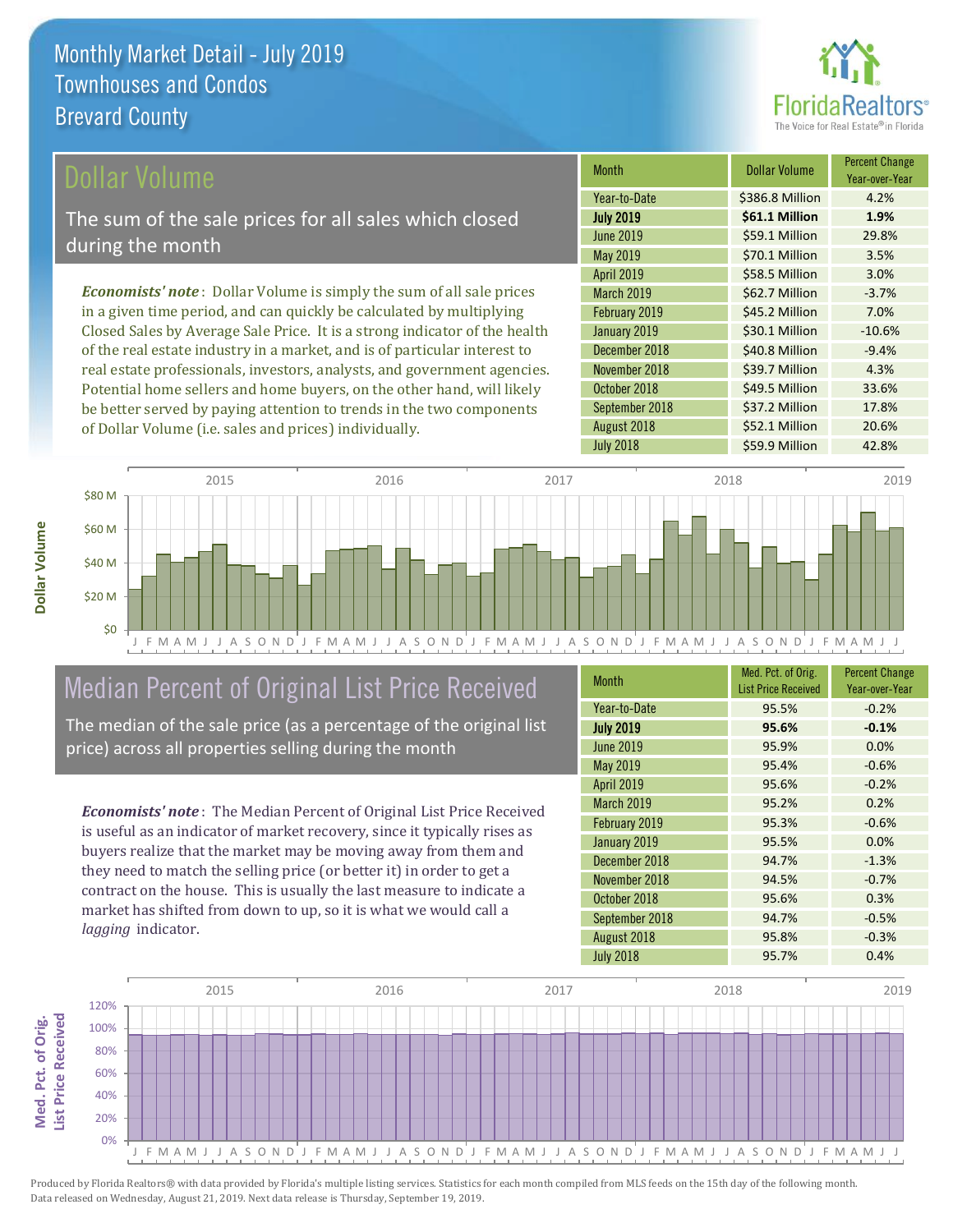

## Median Time to Contract

The median number of days between the listing date and contract date for all Closed Sales during the month

*Economists' note* : Like Time to Sale, Time to Contract is a measure of the length of the home selling process calculated for sales which closed during the month. The difference is that Time to Contract measures the number of days between the initial listing of a property and the signing of the contract which eventually led to the closing of the sale. When the gap between Median Time to Contract and Median Time to Sale grows, it is usually a sign of longer closing times and/or declining numbers of cash sales.

| <b>Month</b>      | <b>Median Time to</b><br>Contract | <b>Percent Change</b><br>Year-over-Year |
|-------------------|-----------------------------------|-----------------------------------------|
| Year-to-Date      | 43 Days                           | 43.3%                                   |
| <b>July 2019</b>  | 44 Days                           | 29.4%                                   |
| June 2019         | 34 Days                           | 0.0%                                    |
| May 2019          | 40 Days                           | 48.1%                                   |
| <b>April 2019</b> | 51 Days                           | 121.7%                                  |
| March 2019        | 45 Days                           | 18.4%                                   |
| February 2019     | 49 Days                           | 157.9%                                  |
| January 2019      | 35 Days                           | $-7.9%$                                 |
| December 2018     | 43 Days                           | 26.5%                                   |
| November 2018     | 38 Days                           | $-13.6%$                                |
| October 2018      | 30 Days                           | $-21.1%$                                |
| September 2018    | 32 Days                           | 3.2%                                    |
| August 2018       | 25 Days                           | $-19.4%$                                |
| <b>July 2018</b>  | 34 Days                           | 25.9%                                   |



## Median Time to Sale

**Median Time to** 

**Median Time to** 

The median number of days between the listing date and closing date for all Closed Sales during the month

*Economists' note* : Time to Sale is a measure of the length of the home selling process, calculated as the number of days between the initial listing of a property and the closing of the sale. *Median* Time to Sale is the amount of time the "middle" property selling this month was on the market. That is, 50% of homes selling this month took *less* time to sell, and 50% of homes took *more* time to sell. Median Time to Sale gives a more accurate picture than Average Time to Sale, which can be skewed upward by small numbers of properties taking an abnormally long time to sell.

| <b>Month</b>     | <b>Median Time to Sale</b> | <b>Percent Change</b><br>Year-over-Year |
|------------------|----------------------------|-----------------------------------------|
| Year-to-Date     | 79 Days                    | 17.9%                                   |
| <b>July 2019</b> | 80 Days                    | 25.0%                                   |
| <b>June 2019</b> | 73 Days                    | 2.8%                                    |
| May 2019         | 76 Days                    | 13.4%                                   |
| April 2019       | 83 Days                    | 38.3%                                   |
| March 2019       | 78 Days                    | 4.0%                                    |
| February 2019    | 81 Days                    | 37.3%                                   |
| January 2019     | 74 Days                    | 0.0%                                    |
| December 2018    | 78 Days                    | 5.4%                                    |
| November 2018    | 73 Days                    | $-5.2%$                                 |
| October 2018     | 66 Days                    | $-10.8%$                                |
| September 2018   | 71 Days                    | $-4.1%$                                 |
| August 2018      | 62 Days                    | $-7.5%$                                 |
| <b>July 2018</b> | 64 Days                    | $-8.6%$                                 |

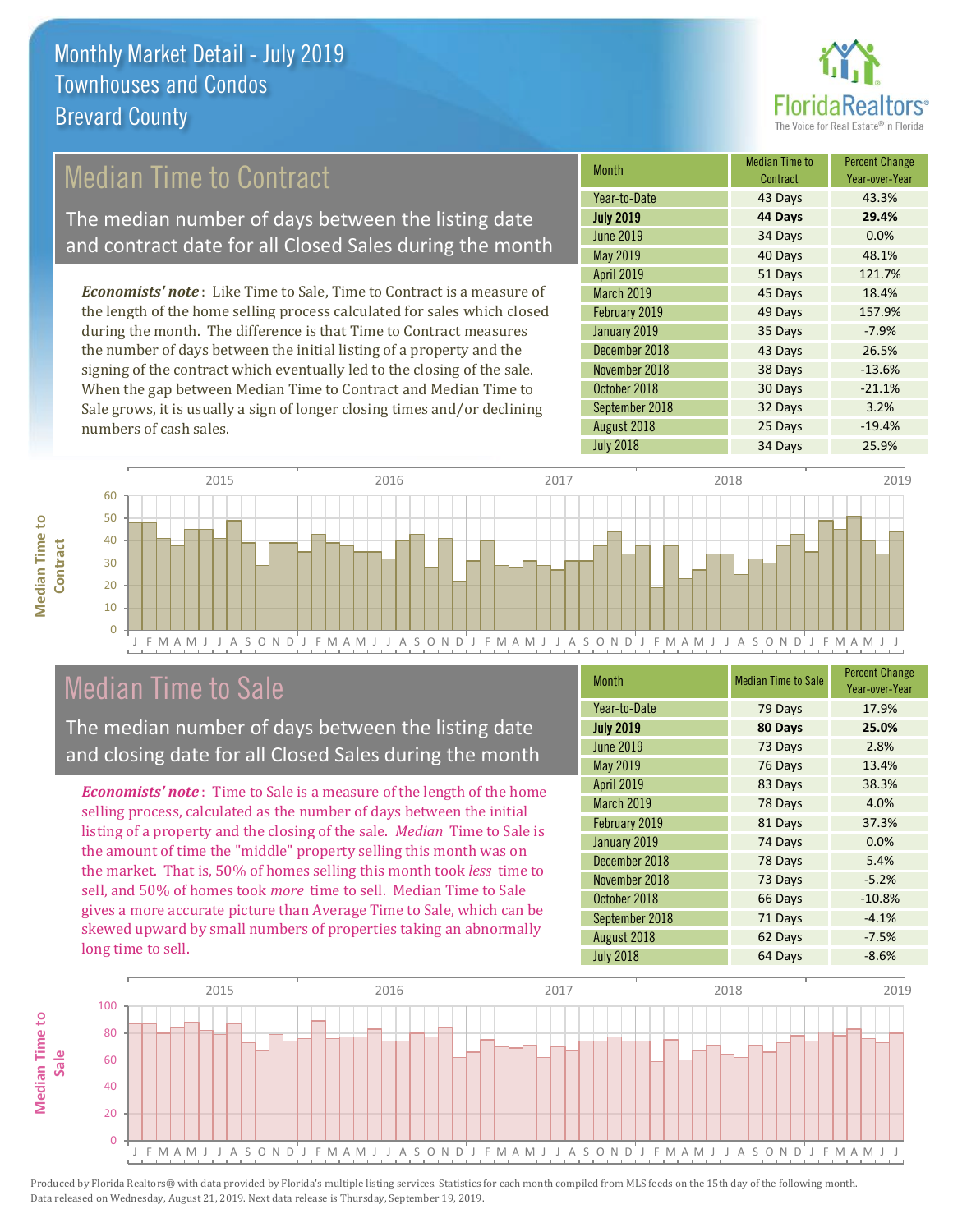distressed properties for sale.



| <b>New Pending Sales</b>                                                       | <b>Month</b>      | <b>New Pending Sales</b> | <b>Percent Change</b><br>Year-over-Year |
|--------------------------------------------------------------------------------|-------------------|--------------------------|-----------------------------------------|
|                                                                                | Year-to-Date      | 1,950                    | $-2.1%$                                 |
| The number of listed properties that went under                                | <b>July 2019</b>  | 300                      | 19.5%                                   |
| contract during the month                                                      | <b>June 2019</b>  | 296                      | 26.5%                                   |
|                                                                                | May 2019          | 271                      | $-7.2%$                                 |
|                                                                                | <b>April 2019</b> | 279                      | $-9.1%$                                 |
| <b>Economists' note</b> : Because of the typical length of time it takes for a | <b>March 2019</b> | 285                      | $-13.6%$                                |
| sale to close, economists consider Pending Sales to be a decent                | February 2019     | 273                      | $-13.3%$                                |
| indicator of potential future Closed Sales. It is important to bear in         | January 2019      | 246                      | $-6.5%$                                 |
| mind, however, that not all Pending Sales will be closed successfully.         | December 2018     | 151                      | $-21.4%$                                |
| So, the effectiveness of Pending Sales as a future indicator of Closed         | November 2018     | 187                      | $-15.8%$                                |
| Sales is susceptible to changes in market conditions such as the               | October 2018      | 222                      | 3.7%                                    |



# New Listings

The number of properties put onto the market during the month

availability of financing for homebuyers and the inventory of

*Economists' note* : New Listings tend to rise in delayed response to increasing prices, so they are often seen as a lagging indicator of market health. As prices rise, potential sellers raise their estimations of value—and in the most recent cycle, rising prices have freed up many potential sellers who were previously underwater on their mortgages. Note that in our calculations, we take care to not include properties that were recently taken off the market and quickly relisted, since these are not really *new* listings.

| <b>Month</b>      | <b>New Listings</b> | <b>Percent Change</b><br>Year-over-Year |
|-------------------|---------------------|-----------------------------------------|
| Year-to-Date      | 2,256               | $-2.2%$                                 |
| <b>July 2019</b>  | 282                 | 3.7%                                    |
| <b>June 2019</b>  | 337                 | 30.6%                                   |
| May 2019          | 331                 | $-8.6%$                                 |
| April 2019        | 309                 | $-10.4%$                                |
| <b>March 2019</b> | 313                 | $-8.7%$                                 |
| February 2019     | 310                 | $-9.6%$                                 |
| January 2019      | 374                 | $-2.6%$                                 |
| December 2018     | 212                 | $-4.1%$                                 |
| November 2018     | 279                 | 8.6%                                    |
| October 2018      | 281                 | 10.6%                                   |
| September 2018    | 271                 | 63.3%                                   |
| August 2018       | 338                 | 11.6%                                   |
| <b>July 2018</b>  | 272                 | $-8.4%$                                 |

September 2018 **225** 47.1% August 2018 **258** -4.1% July 2018 251 2.4%



Produced by Florida Realtors® with data provided by Florida's multiple listing services. Statistics for each month compiled from MLS feeds on the 15th day of the following month. Data released on Wednesday, August 21, 2019. Next data release is Thursday, September 19, 2019.

**New Listings**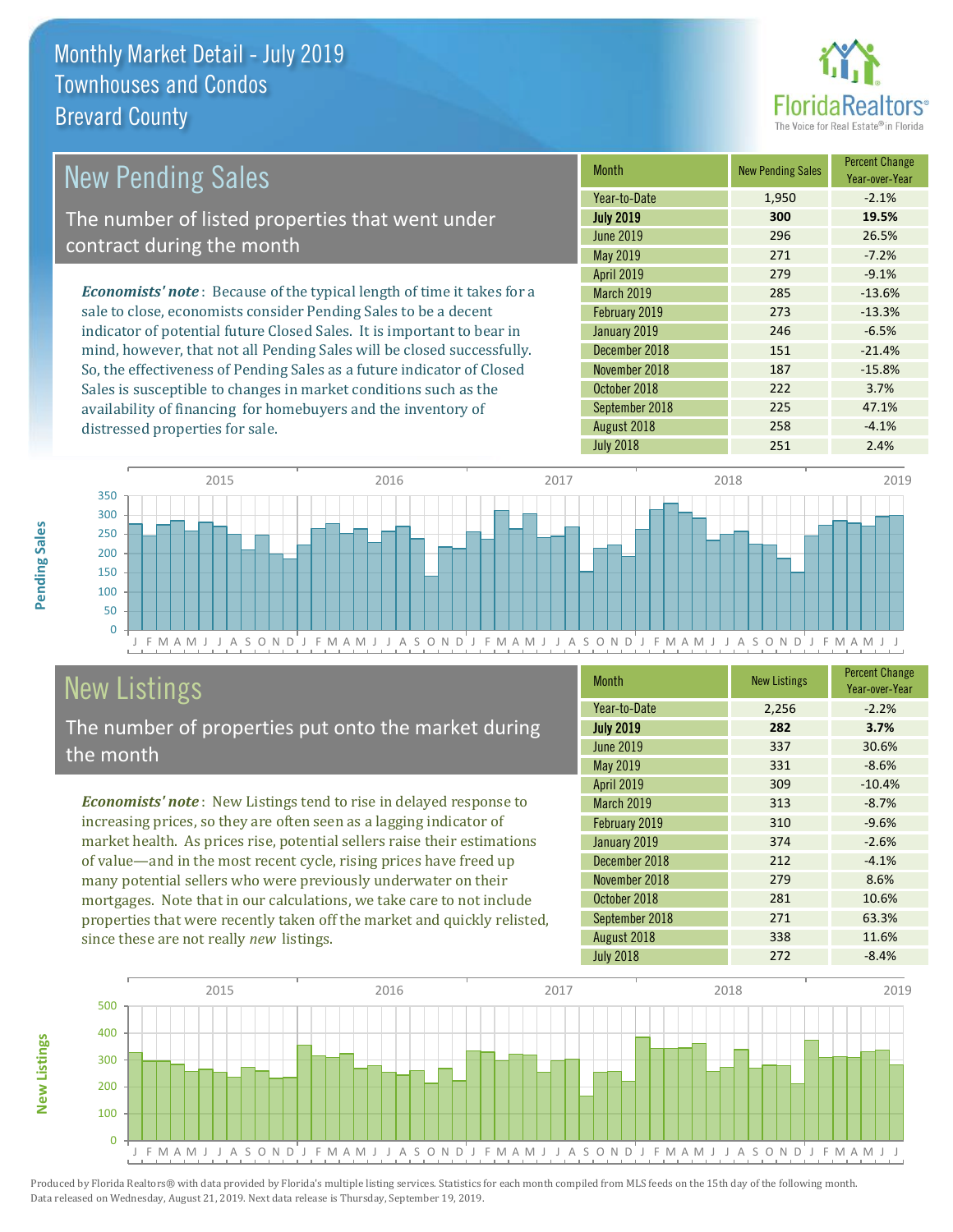

# *Economists' note* : There are a number of ways to define and calculate Inventory (Active Listings) The number of property listings active at the end of the month

Inventory. Our method is to simply count the number of active listings on the last day of the month, and hold this number to compare with the same month the following year. Inventory rises when New Listings are outpacing the number of listings that go off-market (regardless of whether they actually sell). Likewise, it falls when New Listings aren't keeping up with the rate at which homes are going off-market.

| Month                    | Inventory | <b>Percent Change</b><br>Year-over-Year |
|--------------------------|-----------|-----------------------------------------|
| <b>YTD (Monthly Avg)</b> | 920       | 15.9%                                   |
| <b>July 2019</b>         | 853       | 10.9%                                   |
| <b>June 2019</b>         | 888       | 14.6%                                   |
| May 2019                 | 908       | 12.5%                                   |
| <b>April 2019</b>        | 902       | 15.1%                                   |
| <b>March 2019</b>        | 931       | 18.3%                                   |
| February 2019            | 967       | 18.2%                                   |
| January 2019             | 989       | 20.6%                                   |
| December 2018            | 904       | 23.8%                                   |
| November 2018            | 898       | 19.6%                                   |
| October 2018             | 846       | 13.7%                                   |
| September 2018           | 819       | 10.8%                                   |
| August 2018              | 802       | 4.7%                                    |
| <b>July 2018</b>         | 769       | $-0.4%$                                 |



# Months Supply of Inventory

An estimate of the number of months it will take to deplete the current Inventory given recent sales rates

*Economists' note* : MSI is a useful indicator of market conditions. The benchmark for a balanced market (favoring neither buyer nor seller) is 5.5 months of inventory. Anything higher is traditionally a buyers' market, and anything lower is a sellers' market. There is no single accepted way of calculating MSI. A common method is to divide current Inventory by the most recent month's Closed Sales count, but this count is a usually poor predictor of future Closed Sales due to seasonal cycles. To eliminate seasonal effects, we use the 12-month average of monthly Closed Sales instead.

| <b>Month</b>             | <b>Months Supply</b> | <b>Percent Change</b><br>Year-over-Year |
|--------------------------|----------------------|-----------------------------------------|
| <b>YTD (Monthly Avg)</b> | 4.0                  | 14.3%                                   |
| <b>July 2019</b>         | 3.7                  | 12.1%                                   |
| <b>June 2019</b>         | 3.9                  | 14.7%                                   |
| May 2019                 | 4.0                  | 14.3%                                   |
| <b>April 2019</b>        | 3.9                  | 11.4%                                   |
| <b>March 2019</b>        | 4.1                  | 17.1%                                   |
| February 2019            | 4.2                  | 13.5%                                   |
| January 2019             | 4.2                  | 10.5%                                   |
| December 2018            | 3.8                  | 15.2%                                   |
| November 2018            | 3.8                  | 11.8%                                   |
| October 2018             | 3.6                  | 5.9%                                    |
| September 2018           | 3.5                  | 2.9%                                    |
| August 2018              | 3.5                  | 2.9%                                    |
| <b>July 2018</b>         | 3.3                  | $-2.9%$                                 |

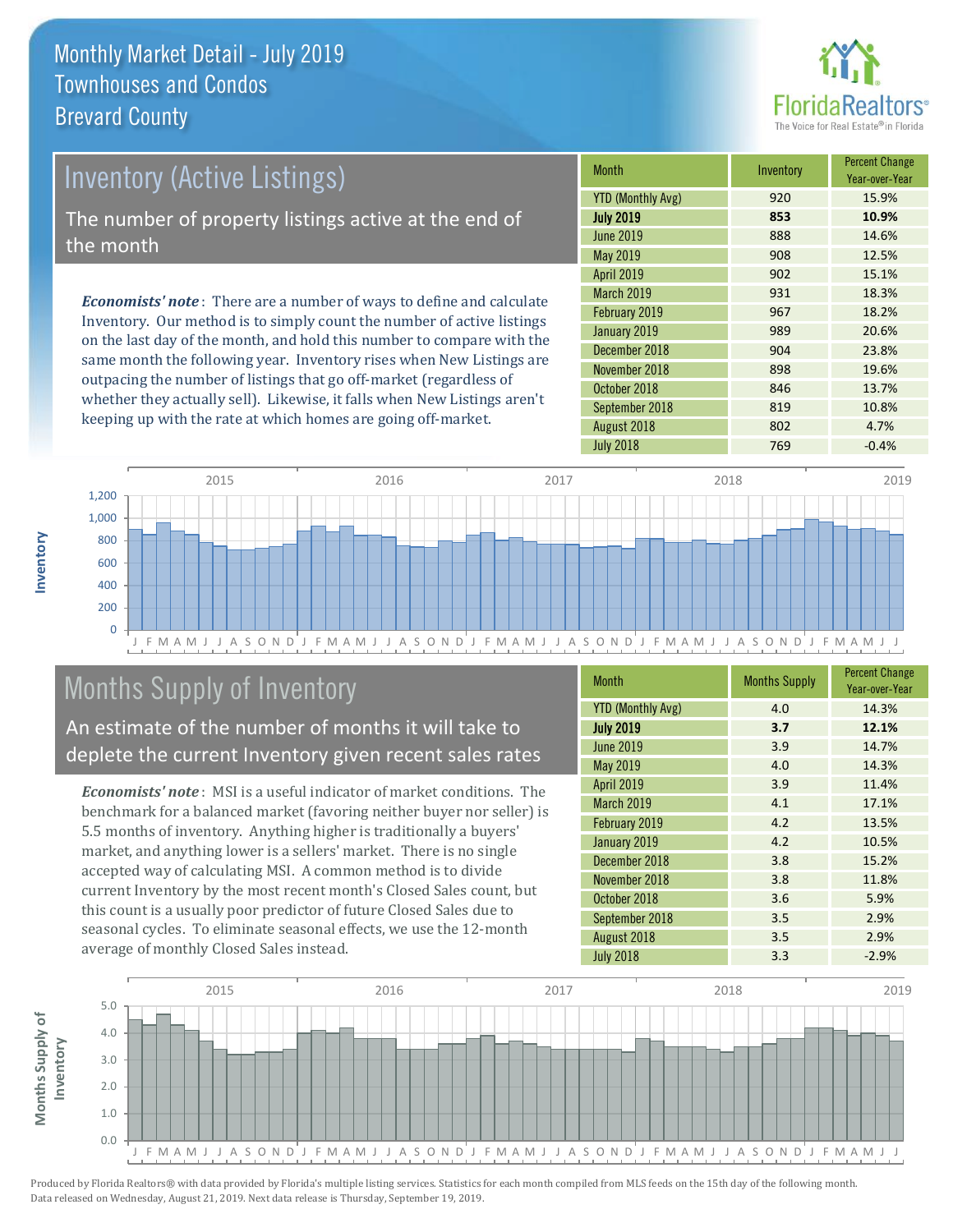

# Closed Sales by Sale Price

The number of sales transactions which closed during the month

*Economists' note:* Closed Sales are one of the simplest—yet most important—indicators for the residential real estate market. When comparing Closed Sales across markets of different sizes, we recommend comparing the percent changes in sales rather than the number of sales. Closed Sales (and many other market metrics) are affected by seasonal cycles, so actual trends are more accurately represented by year-over-year changes (i.e. comparing a month's sales to the amount of sales in the same month in the previous year), rather than changes from one month to the next.





## Median Time to Contract by Sale Price The median number of days between the listing date and contract date for all Closed Sales during the month

*Economists' note* : Like Time to Sale, Time to Contract is a measure of the length of the home selling process calculated for sales which closed during the month. The difference is that Time to Contract measures the number of days between the initial listing of a property and the signing of the contract which eventually led to the closing of the sale. When the gap between Median Time to Contract and Median Time to Sale grows, it is usually a sign of longer closing times and/or declining numbers of cash sales.

| <b>Sale Price</b>     | Median Time to<br>Contract | <b>Percent Change</b><br>Year-over-Year |
|-----------------------|----------------------------|-----------------------------------------|
| Less than \$50,000    | 104 Days                   | 197.1%                                  |
| $$50,000 - $99,999$   | 17 Days                    | $-22.7%$                                |
| $$100,000 - $149,999$ | 43 Days                    | 230.8%                                  |
| $$150,000 - $199,999$ | 35 Days                    | 45.8%                                   |
| \$200,000 - \$249,999 | 51 Days                    | 2.0%                                    |
| \$250,000 - \$299,999 | 61 Days                    | 1.7%                                    |
| \$300,000 - \$399,999 | 67 Days                    | 45.7%                                   |
| \$400,000 - \$599,999 | 31 Days                    | $-39.2%$                                |
| \$600,000 - \$999,999 | 373 Days                   | 276.8%                                  |
| \$1,000,000 or more   | (No Sales)                 | N/A                                     |



Produced by Florida Realtors® with data provided by Florida's multiple listing services. Statistics for each month compiled from MLS feeds on the 15th day of the following month. Data released on Wednesday, August 21, 2019. Next data release is Thursday, September 19, 2019.

**Median Time to Contract**

**Median Time to Contract**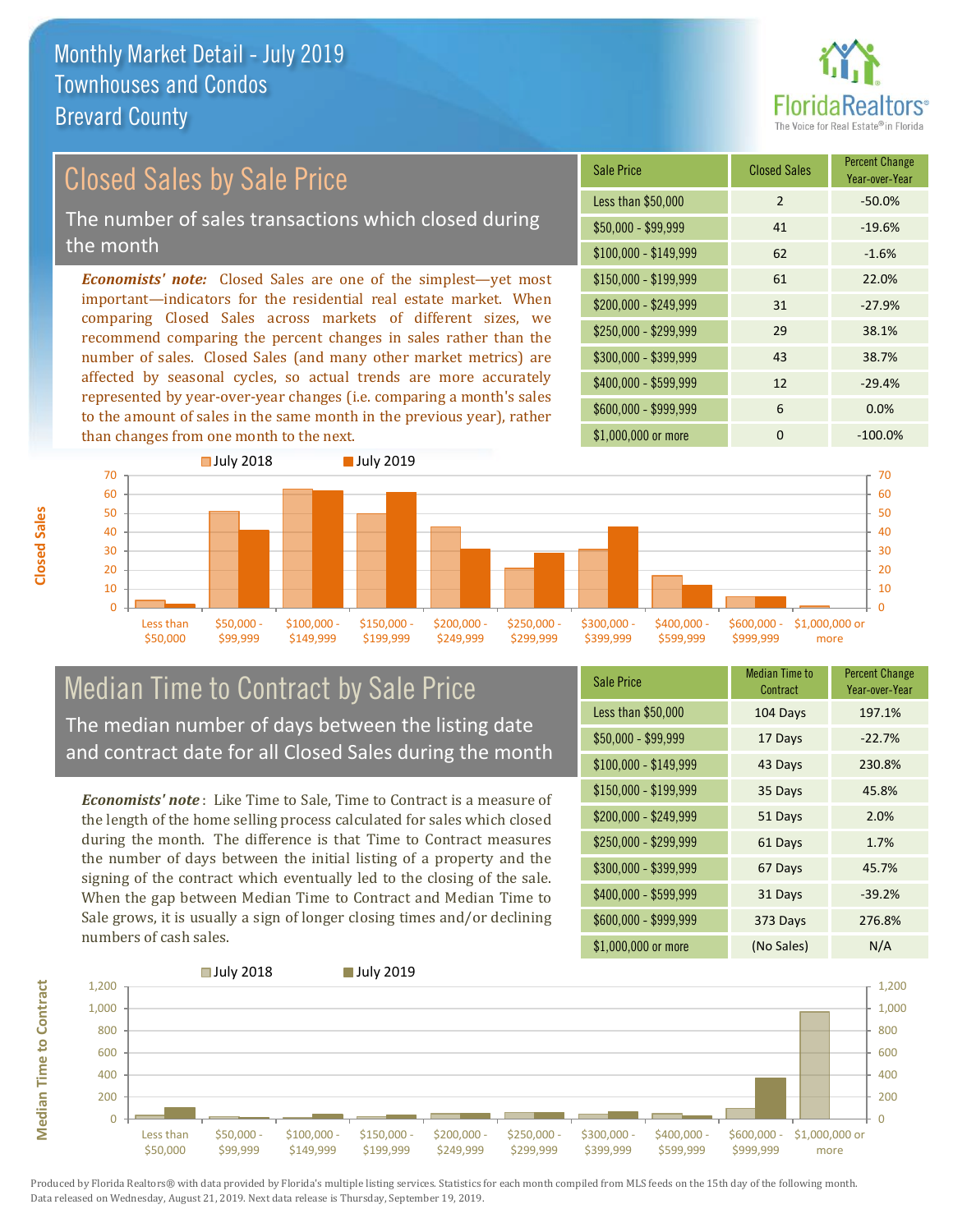

# New Listings by Initial Listing Price

The number of properties put onto the market during the month

*Economists' note:* New Listings tend to rise in delayed response to increasing prices, so they are often seen as a lagging indicator of market health. As prices rise, potential sellers raise their estimations of value—and in the most recent cycle, rising prices have freed up many potential sellers who were previously underwater on their mortgages. Note that in our calculations, we take care to not include properties that were recently taken off the market and quickly relisted, since these are not really *new* listings.





## Inventory by Current Listing Price The number of property listings active at the end of the month

*Economists' note* : There are a number of ways to define and calculate Inventory. Our method is to simply count the number of active listings on the last day of the month, and hold this number to compare with the same month the following year. Inventory rises when New Listings are outpacing the number of listings that go off-market (regardless of whether they actually sell). Likewise, it falls when New Listings aren't keeping up with the rate at which homes are going off-market.

| <b>Current Listing Price</b> | Inventory | <b>Percent Change</b><br>Year-over-Year |
|------------------------------|-----------|-----------------------------------------|
| Less than \$50,000           | 9         | $-18.2%$                                |
| $$50,000 - $99,999$          | 61        | $-25.6%$                                |
| $$100,000 - $149,999$        | 116       | 52.6%                                   |
| $$150,000 - $199,999$        | 129       | 63.3%                                   |
| \$200,000 - \$249,999        | 80        | 3.9%                                    |
| \$250,000 - \$299,999        | 83        | 6.4%                                    |
| \$300,000 - \$399,999        | 173       | 17.7%                                   |
| \$400,000 - \$599,999        | 121       | $-11.0%$                                |
| \$600,000 - \$999,999        | 63        | $-3.1%$                                 |
| \$1,000,000 or more          | 18        | 0.0%                                    |



Produced by Florida Realtors® with data provided by Florida's multiple listing services. Statistics for each month compiled from MLS feeds on the 15th day of the following month. Data released on Wednesday, August 21, 2019. Next data release is Thursday, September 19, 2019.

**Inventory**